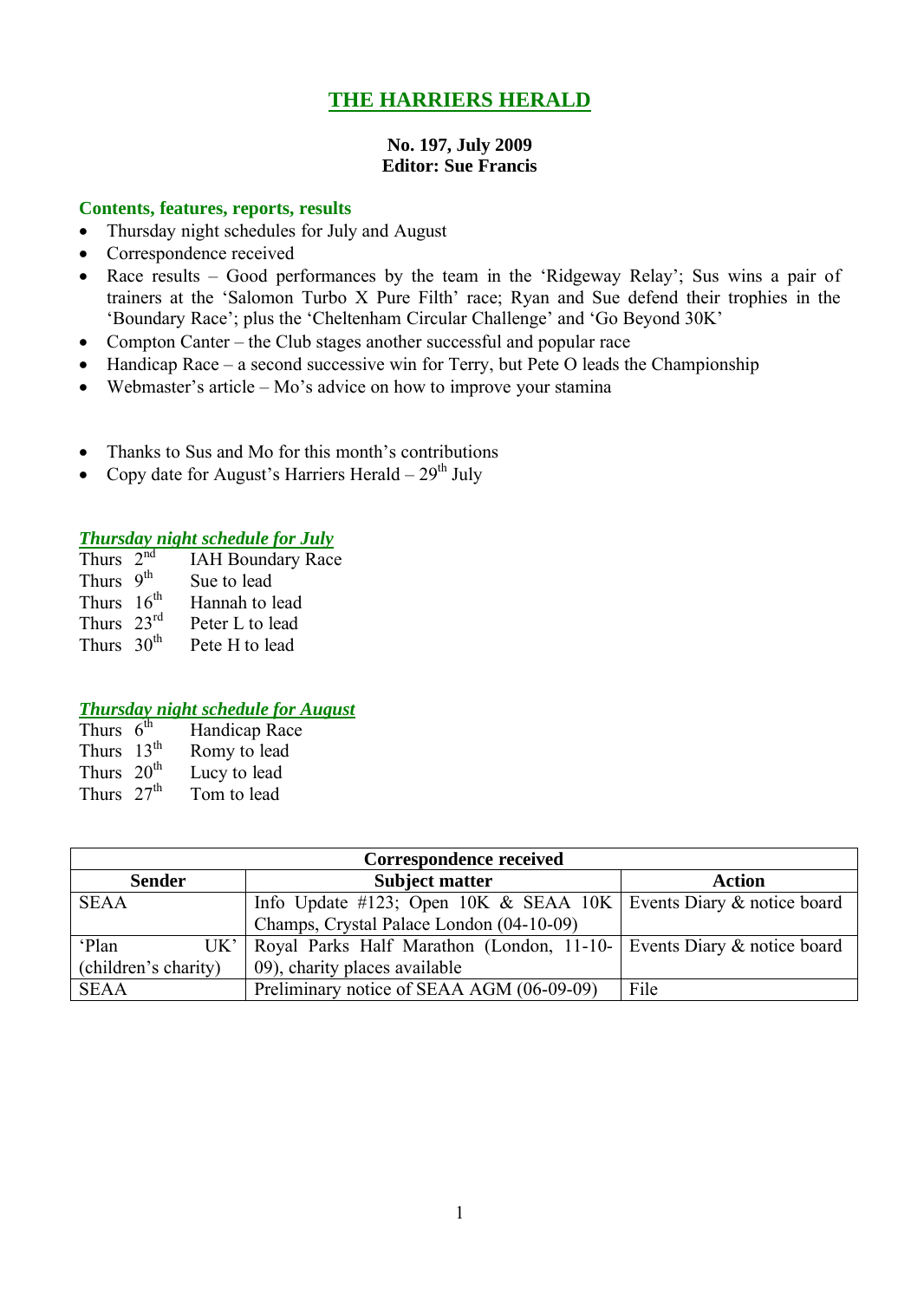# *Race results*

# *Salomon Turbo X Pure Filth, 31st May*

**Sus**

On a really hot day, this 10(ish) mile race offered dry tracks winding up and down hills followed by multiple long stretches of shady valleys of deep mud and watery bogs. Though I am not normally to off road races where you run through mud up to your thighs just for the sake of it, this race is very well organized by 2:09 events, but because it is organized by a professional company it perhaps lacks a bit of charm, but then the setting definitely makes up for it at Surry Hills, Swinley Forest. I was lucky enough to win my age category and receive a voucher for a pair of Salomon trail running shoes – so perhaps I have to admit defeat and do it again next year!

| $1st$ Man             | John Heneghan            | 1:03:07 |
|-----------------------|--------------------------|---------|
| $1st$ Lady            | Hayley Yelling           | 1:24:02 |
| $4th$ Lady            | Sus, $(1st$ in category) | 1:30:38 |
| 741 finished the race |                          |         |

P.S. When I took off my shoes after the race, not only did I find the usual small stones but also a slug or maybe it was one of these blood-sucking creatures used in the old days in the hospitals!

# *Cheltenham Circular Challenge*

**Sus**

The Circular Challenge is made up of 4 linked routes in the countryside around Cheltenham that together make a marathon distance. You can start between 7 and 9 a.m. Before you set off you receive a card with your start time and you then get it stamped as you pass the check points. You can do as many or as few of the sections as you like and they will bring you back in the free bus service available. It is organized by the Rotary Club and it was very well structured with plenty of bottled water for all runners or walkers. Do not expect a fast run as you will meet a lot of walkers on route, but treat it as training day and you will enjoy the scenic route even more. Well worth doing if you do not take it too seriously.

# *Go Beyond 30K, 28th June*

### **Sus**

If you want to be familiar with your race route then do this 30K race in Irchester Country Park organized by "go beyond ultra" (you also had the choice to do a 10K and 20K using the same loop) it consists of a 2K loop you do 15 times and initially it sounds daunting but I found it absolutely great. You knew where and when the hills came, when the drink station came and so on and, since you got to meet the same marshals 15 times, you started to know them and *vice versa*. It did say in the route description that it was a challenging route and it was with 4 steep banks I personally could not manage to run up.

You have to register before the start and already you are then given your finishers t-shirt. I am superstitious with that I cannot touch my finish t-shirt before I finish, then I will rather not have one it will mean bad luck. I have tried it trust me – but a marshal kindly walked with me carrying it, back to my car before the start and rightly so I finished as first lady (but if the truth has to come out I think I was also the  $2<sup>nd</sup>$  lady and the last lady - I think I was the only lady!). But Ryan did very well finishing  $4<sup>th</sup>$ . At the time of writhing no results are up yet. One I can recommend if you want to do something different and well provided with sports drink and jelly babies.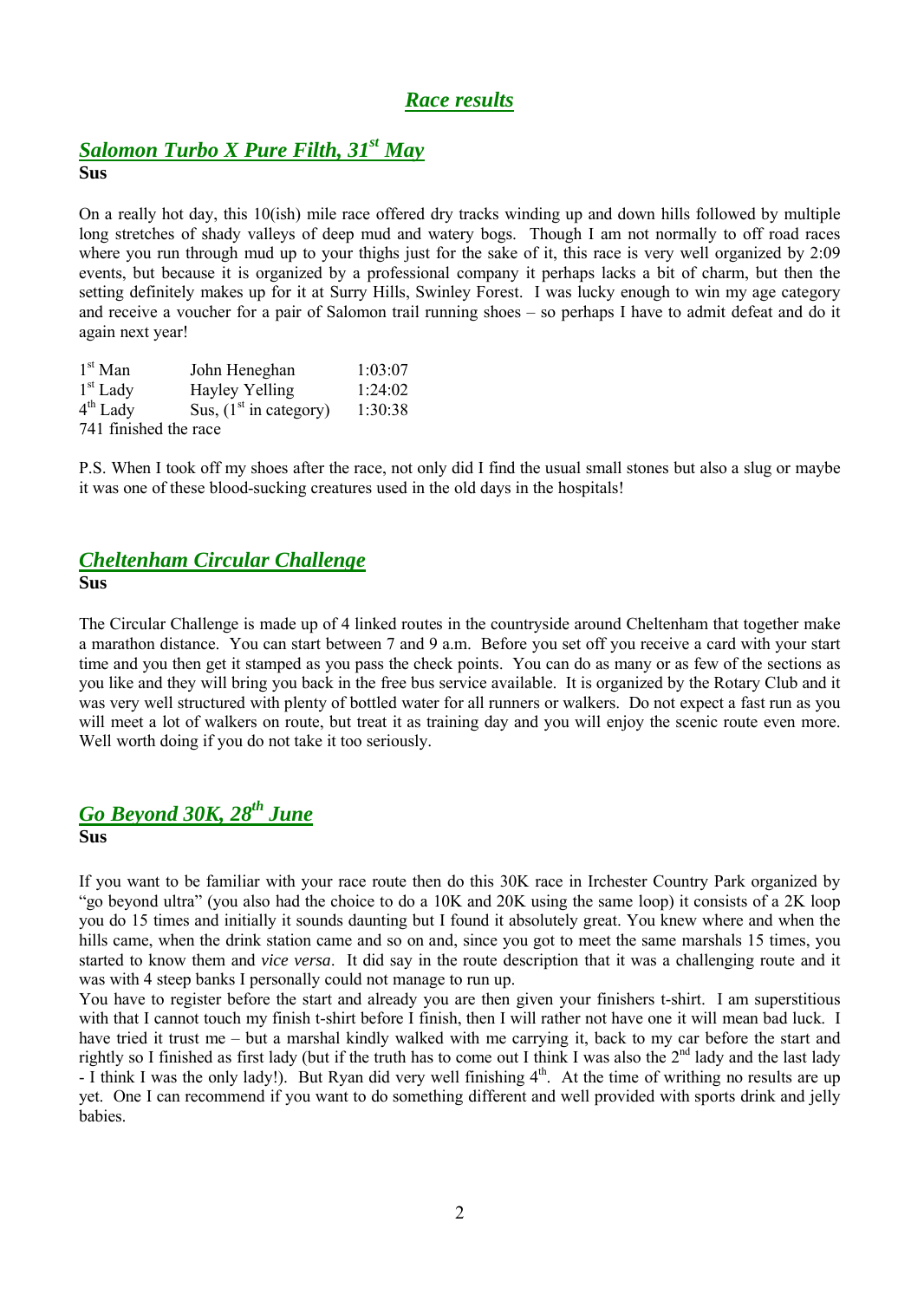# *Ridgeway Relay, 21st June* **Sue**

At 07:30 on the longest day of the year, Martin lined up on the start line at Ivinghoe Beacon with 40 other first leg runners. As has become traditional, Martin led the field to the top of the first hill then slowed to a more sustainable pace. Despite a niggling Achilles tendon injury, he ran strongly to hand over to Sus in  $6<sup>th</sup>$  place in Wendover. Sus had a storming run (no 'near misses' with cars this year) setting a personal best time for this leg and gaining two places to hand over to Peter L at Whiteleaf Hill.

For much of Peter's stage, he was running alone and took a wrong turn at one point, adding a few minutes to his time. However, he did very well to hand over to me in  $6<sup>th</sup>$  place. I had a much better and more enjoyable run this year. I passed the WHH runner, but was overtaken by a RRR in the last mile, so 6<sup>th</sup> place was maintained as I handed to Ryan at Swyncombe Church. Ryan was full of running; no mistakes on the golf course this year as he caught and passed RRR then powered along Grimm's Ditch and gradually reeled in the Swindon runner to regain 4<sup>th</sup> place as he handed to Dick at South Stoke.

Three other teams handed over in close succession, so Dick was soon being chased. Nevertheless, he ran a strong stage and reached Bury Down car park to hand over to Pete H in  $7<sup>th</sup>$  place. Soon after Pete set off, several other Leg 7 runners were set off in a mass start, so we rather lost track of our true team position from here on, until the results were published the next day. This was Pete's first race since his long-term Achilles tendon injury. He found it tough but finished well to hand over to Phil at Charlbury Hill. This was now the hottest part of the day, but Phil took on plenty of fluids and carried on running in her comfortable style which makes running look so easy. She passed over to Nigel who set off on the penultimate stage towards Barbury Castle.

We were able to cheer Nigel on and give him water on the approach to Ogbourne St. George, and again as he embarked on the long drag up to Barbury Castle. He dug in and maintained the team's position as he handed to Lucy for the final stage. Lucy set off fast, pursuing Newbury's Dave Wright. She reached Hackpen Hill so quickly that Mo and I missed her and had to drive on to the track above Manton to give her water. Lucy gained a place and brought the team home in an impressive  $12<sup>th</sup>$ position in a total time of 10:49:45, faster than last year by 36 seconds – it's a shame there wasn't an award for the most consistent team. Reading Roadrunners won in a time of 9:35, with Vale of Aylesbury, Headington and Abingdon also recording sub-10 hour times.

We headed to 'The Royal Oak' in Marlborough for a nice meal and to reflect on a very successful and enjoyable day for the Club. Thanks to Martin for once again organising the team, and to Sally, Mo and Jan for support along the way. Mo's photographic record of the day can now be viewed on our website.

# *Compton Canter, 4 th July*

## **Sue**

Well done to Lucy and Martin who, with marshalling and timekeeping assistance from Compton Harriers and friends on the day, once again staged an excellent Compton Canter in conjunction with the village fete. The weather was good and, although the number of entrants was lower this year, many of the 50 runners said how much they enjoyed the route, the scenery and the friendly atmosphere. Category winners were all rewarded with a bottle of wine. The race was won by Paul Jegou (White Horse Harriers) in under 35 minutes, some 2 minutes ahead of the second runner, Roger Thetford (Headington). First lady was Newbury's Bev Hall (44 minutes). Our Club was represented in the race by Pete O and Romy, both of whom put in good performances.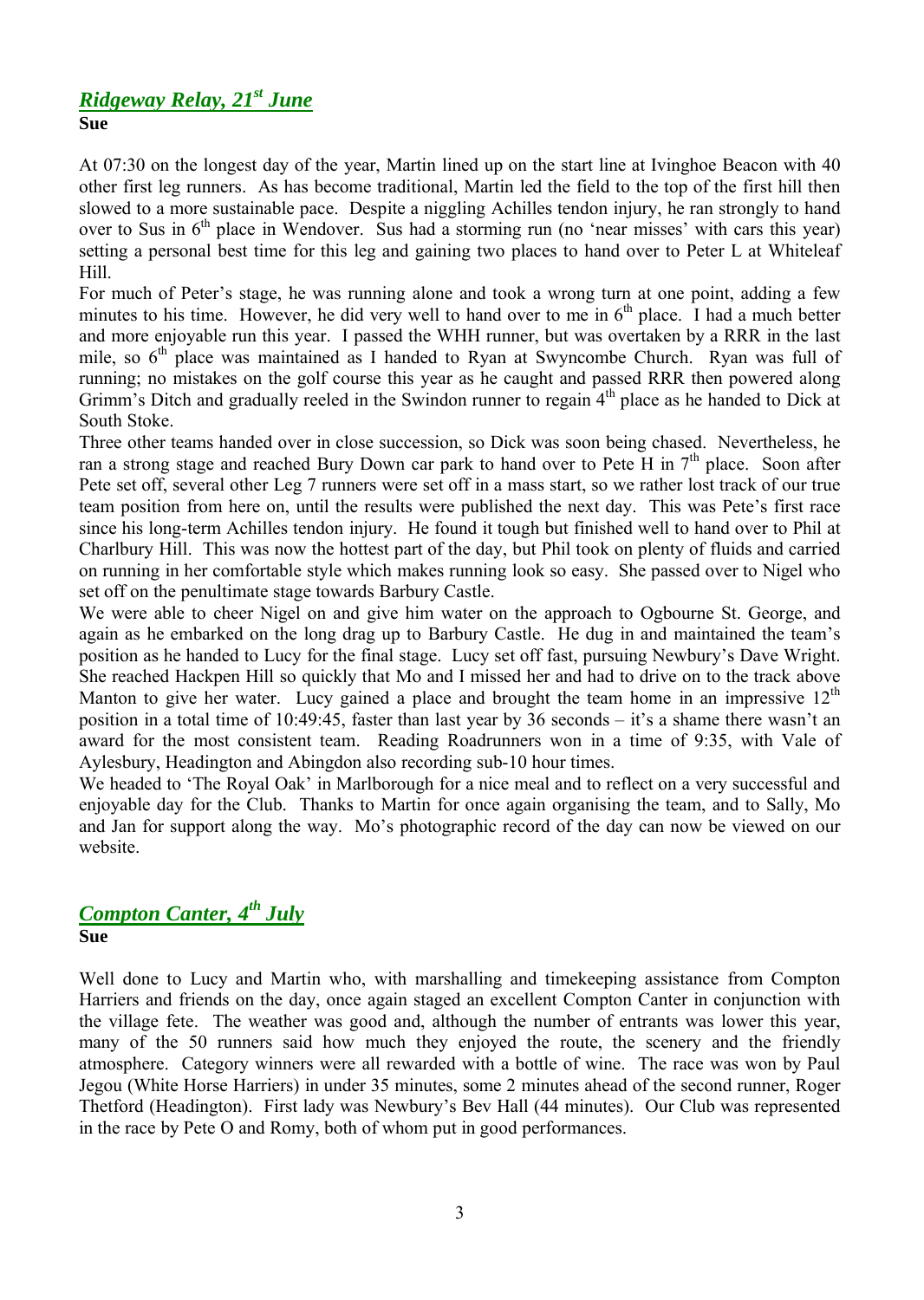# *Boundary Run & Walk, 2 nd July* **Sue**

Despite the very hot conditions, we had a good number of entrants for this year's Boundary Races, and no casualties. For the third successive year, Ryan was the first runner home with a winning margin of almost 5 minutes. Behind him, Peter L, Sue and Dick battled for the next three places, with Peter eventually breaking away to take  $2<sup>nd</sup>$  place. Lucy,  $2<sup>nd</sup>$  lady and  $5<sup>th</sup>$  overall, was the only participant to set a personal best time this year – pretty good going considering the temperature. Polly put in a good performance to finish as third lady in her first Boundary Race. Also competing for the first time were Jon T, Pete O, Chris, Romy and Richard C. It was nice to see Pete H, and Rich O back in action, both having been sidelined with injury in recent months, and to welcome John P back to the event after an absence of several years.

Amy, Paul, and John C were the only walkers this year, but seemed to enjoy their walk and their stop for a pub drink in East Ilsley. They completed the walk almost together, although the chaps politely let Amy cross the line first and collect the walkers' trophy.

Thanks to all Harriers who helped out to make the event a success again: ever-reliable Jan for timekeeping; Mo for spending 3 hours strimming nettles in the wood; Dick for setting up the finish area and rushing home to get another water barrel just minutes before the race start; Pete H for giving up a lunchtime to mark from Ilsley to Cheseridge, and Sus for collecting up the route markers the next day.

| <b>Position</b> | <b>Name</b>         |         |  |  |  |  |  |
|-----------------|---------------------|---------|--|--|--|--|--|
| <b>Runners</b>  |                     |         |  |  |  |  |  |
|                 | Ryan Morris         | 56:51   |  |  |  |  |  |
| $\overline{2}$  | Peter Linton        | 1:00:48 |  |  |  |  |  |
| 3               | Sue Francis         | 1:01:02 |  |  |  |  |  |
| $\overline{4}$  | Dick Kearn          | 1:01:53 |  |  |  |  |  |
| 5               | <b>Lucy Gettins</b> | 1:02:47 |  |  |  |  |  |
| 6               | Martin Fray         | 1:02:50 |  |  |  |  |  |
| 7               | <b>Matt Forster</b> | 1:05:28 |  |  |  |  |  |
| 8               | Jon Tyler           | 1:05:39 |  |  |  |  |  |
| 9               | Pete Oliphant       | 1:07:02 |  |  |  |  |  |
| 10              | Pete Humphreys      | 1:10:17 |  |  |  |  |  |
| 11              | <b>Rich Oakes</b>   | 1:13:08 |  |  |  |  |  |
| 12              | Chris Russell       | 1:16:49 |  |  |  |  |  |
| 13              | Tim Wallis          | 1:19:20 |  |  |  |  |  |
| 14              | Polly Bailey        | 1:20:04 |  |  |  |  |  |
| 15              | Tom Doy             | 1:26:16 |  |  |  |  |  |
| 16              | Richard Chalkley    | 1:31:42 |  |  |  |  |  |
| 17              | Romy Freiburghaus   | 1:36:34 |  |  |  |  |  |
| 18              | John Prentice       | 1:38:43 |  |  |  |  |  |
| 19              | Malcolm Francis     | 1:44:34 |  |  |  |  |  |

| <b>Walkers</b>         |                       |         |  |  |  |  |
|------------------------|-----------------------|---------|--|--|--|--|
|                        | Amy Boyd              | 2:48:48 |  |  |  |  |
| $\scriptstyle\prime =$ | Paul Turnbull         | 2:49:05 |  |  |  |  |
| $\prime =$             | John Carrall-Wilcocks | 2:49:05 |  |  |  |  |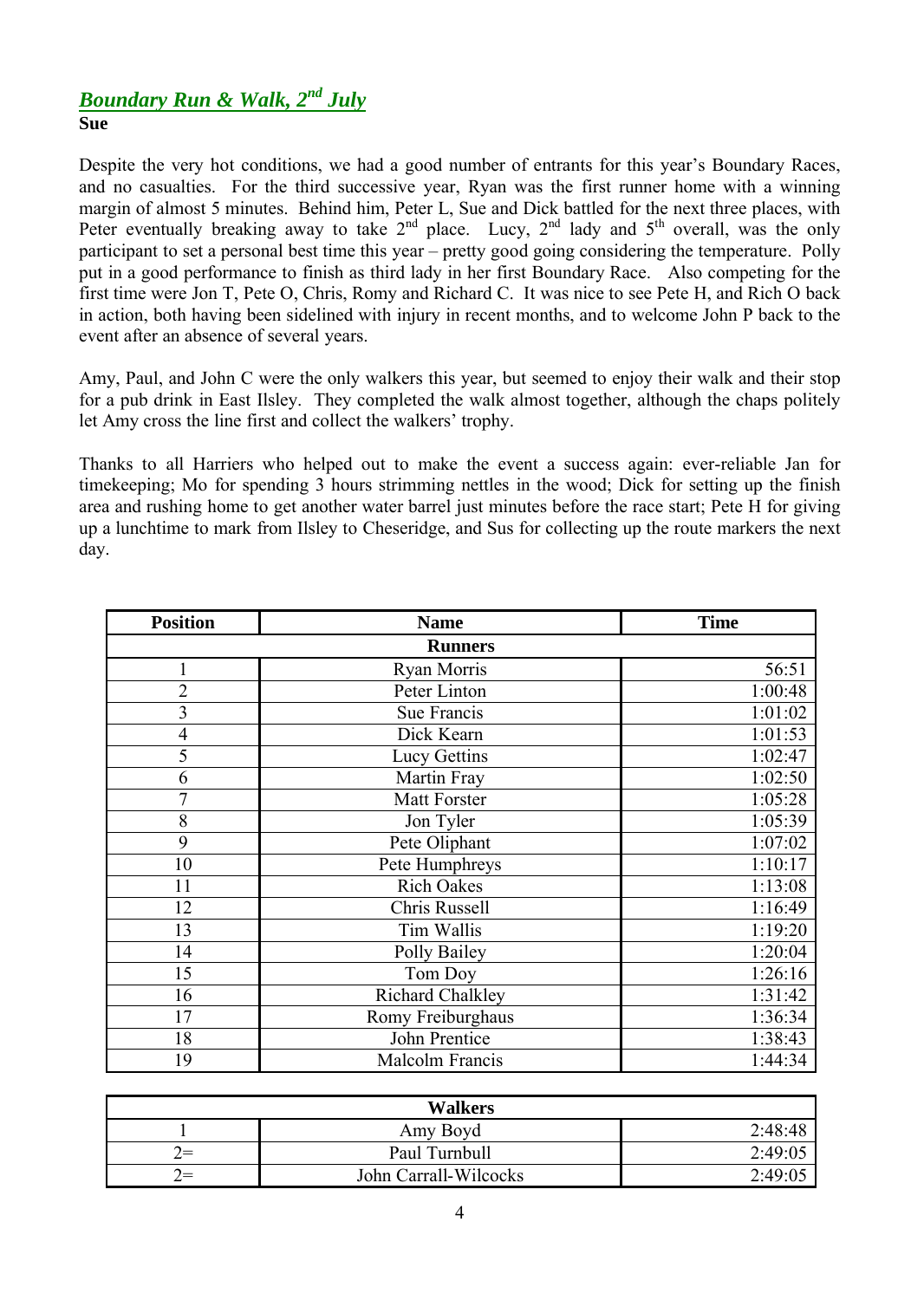# *Handicap Race* **Sue**

The weather was much better for June's Handicap Race, although a little breezy. The route was dry and the grass short, although there were some patches of knee-high nettles which we had to tackle with sticks on our warm-up lap. Terry set off first and once again showed a tremendous improvement, knocking 70 seconds off his April time and winning the race by a 1-minute margin. Pete O set a good time to take 2<sup>nd</sup> spot ahead of Phil and Pete H. It was once again a close finish between Lucy and Sue, who both produced pleasing times, and Dick would have been closer had he not had to stop to tie a shoelace. Martin was not far behind, and recorded the evening's fastest time.

Well done Terry, and thanks to Jan for timing. There will be no Handicap Race in July – the next one will be in August, again round the off-road route.

With five races completed, Pete O and Phil now lead the Championship table ahead of Sue and Dick. However, as it is an individual's best five scores which will be added to determine their Championship total, there is plenty of opportunity for positions to change, with four races remaining.

| Pos | <b>Name</b> | <b>Start time</b> | <b>Finish time</b> | <b>Actual time</b> | Handicap       |  |
|-----|-------------|-------------------|--------------------|--------------------|----------------|--|
|     |             |                   |                    |                    | <b>Beaten?</b> |  |
|     | Terry       | 1:57              | 16:58              | 15:01              | $-2:02$        |  |
| 2   | Pete O      | 3:42              | 17:58              | 14:16              | $-1:02$        |  |
| 3   | Phil        | 2:40              | 18:19              | 15:39              | $-0:41$        |  |
| 4   | Pete H      | 3:11              | 18:29              | 15:18              | $-0:31$        |  |
| 5   | Lucy        | 4:47              | 18:48              | 14:01              | $-0:12$        |  |
| 6   | Sue         | 5:52              | 18:53              | 13:01              | $-0:07$        |  |
| 7   | Dick        | 5:29              | 19:05              | 13:36              | $+0:05$        |  |
| 8   | Martin      | 6:42              | 19:13              | 12:31              | $+0:13$        |  |

| Pos.                    | <b>Name</b> | <b>Race points</b>       |                          |        |                |      |                          |      |      |                          |              |
|-------------------------|-------------|--------------------------|--------------------------|--------|----------------|------|--------------------------|------|------|--------------------------|--------------|
|                         |             | Race                     | Race                     | Race   | Race           | Race | Race                     | Race | Race | Race                     | <b>Total</b> |
|                         |             |                          | $\boldsymbol{2}$         | 3      | 4              | 5    | 6                        | 7    | 8    | 9                        |              |
| 1                       | Pete O      | 4                        | $\mathbf{r}$             | 6      | Ξ.             | 6    | -                        |      |      |                          | 23           |
| $\boldsymbol{2}$        | Phil        | $\blacksquare$           | 5                        | 7      | $\overline{4}$ | 5    | -                        |      |      | ۰                        | 21           |
| 3                       | Sue         | 5                        | $\overline{4}$           | 3      | 5              | ∍    |                          |      |      |                          | 19           |
| $\overline{\mathbf{4}}$ | Dick        | 6                        | 6                        | 5      | -              |      |                          |      |      |                          | 18           |
| 5                       | Terry       | ۰.                       | $\blacksquare$           |        | 7              | 7    |                          |      |      |                          | 15           |
| 6                       | Martin      | 7                        | C<br>∠                   | ◠<br>∠ | ∍<br>∠         |      | $\overline{\phantom{0}}$ |      |      |                          | 14           |
| 7                       | Lucy        | 3                        | $\overline{3}$           |        | 3              | 3    |                          |      |      | ۰                        | 13           |
| $8=$                    | Ryan        | -                        | $\overline{\phantom{a}}$ | -      | 6              | -    |                          |      |      |                          | 6            |
| $8=$                    | Kirsty      | $\overline{2}$           | $\blacksquare$           | 4      | -              | -    |                          |      |      |                          | 6            |
| 10                      | Pete H      | $\overline{\phantom{a}}$ | $\blacksquare$           | -      |                | 4    | -                        |      |      | $\overline{\phantom{a}}$ |              |
| 11                      | Romy        | -                        | -                        |        | -              |      |                          |      |      |                          |              |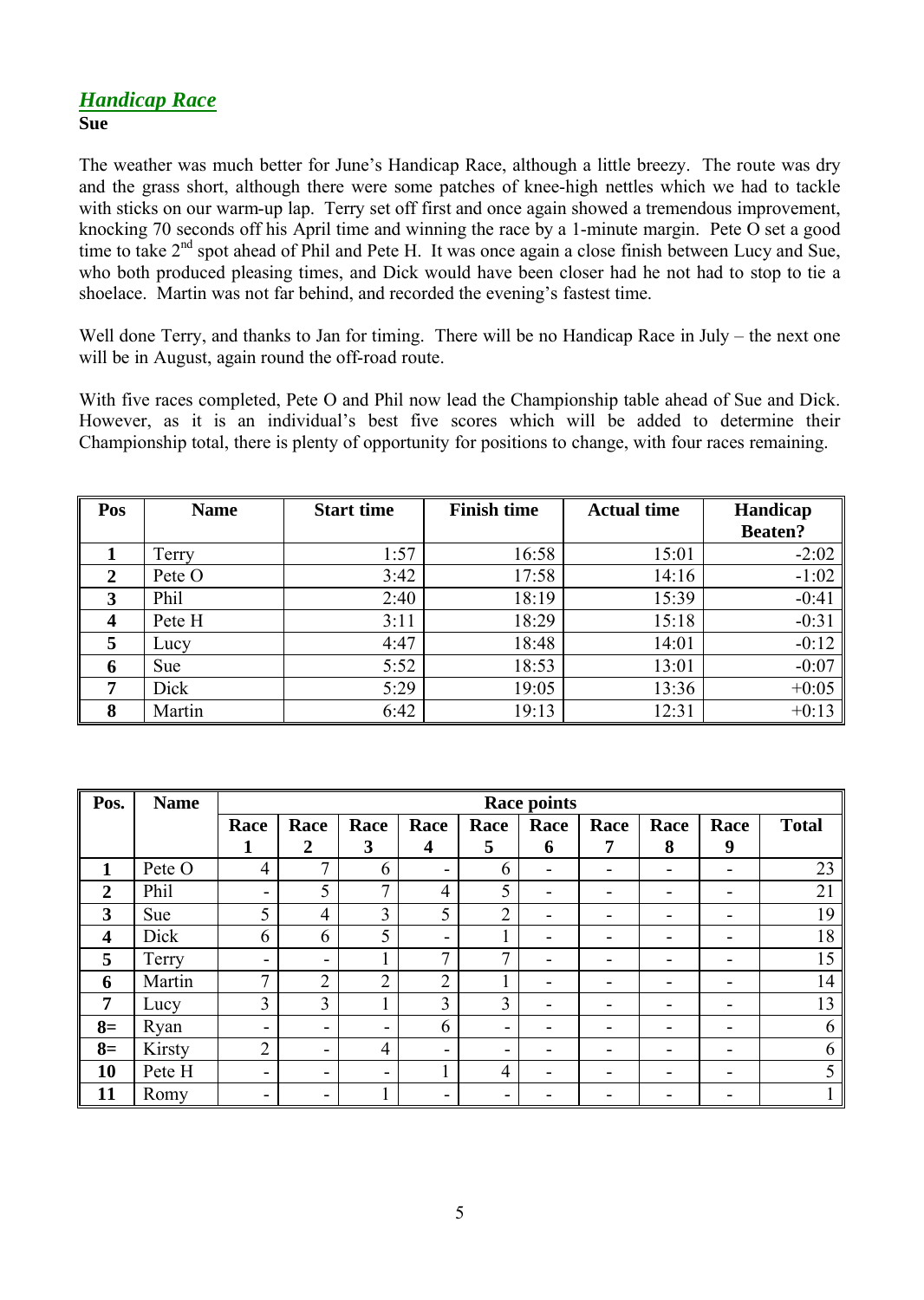# *Website update… http://www.comptonharriers.org.uk* **Mo**

Not too much to comment about the website at present … all the usual features are still in place and a few additional pictures following recent events. I still haven't got around to a general overhaul and update of site content, although I have several ideas to develop. Therefore, I will get on with the article:

### *The second of my series of articles on fitness will concentrate on the first of the 3 components outlined in last month's article (Stamina) and the type of running exercises to include in a balanced training programme.*

As a reminder, Stamina (Aerobic or Cardiovascular Fitness) is the fitness of the respiratory and circulatory systems. Good aerobic fitness ensures your heart, blood vessels and lungs deliver sufficient oxygen and nutrients to your working muscles so you can keep going longer without fatigue.

A balanced running programme should include good running technique, meaningful warming up exercises and challenging training routines.

### **Good Running Technique**:

- Keep your shoulders held back and try to avoid rolling or hunching them forward, but at the same time remain relaxed rather than holding them rigidly in position.
- $\triangleright$  Keep looking forward with your head held up; remember, the average sized head weighs around 10 pounds so if you keep looking around down towards the ground, you are wasting energy. This will also help you to maintain posture and anticipate obstacles ahead.
- Ensure your arms are bent at about 90 degrees at the elbow and move them in sync with your legs, but don't allow them to swing across the body.
- Hands should be relaxed; don't clench your fists as this can cause tension in the neck and shoulders.
- Your abdominal muscles need to be gently pulled in with your body upright rather than bending forward from the waste.
- Knees and feet need to be kept in line and your overall movement should be forward, not up and down or side to side.
- Adjust your stride to allow your feet to land underneath the body not way out in front as this causes a "braking" action.

### **Warming up Exercises:**

- A great way of improving your running technique is to introduce running drills into your training. Each drill hones in on one or two aspects of the running stride, allowing you to focus on that alone. Try the following drills over a distance of around 20 metres, repeating each one two or three times. They can then be incorporated into your warm-up after you have loosened up.
	- o High Knees: Whilst jogging, bring your knees up to hip height in front, without leaning back. This helps to get your foot landing below the knee rather than in front of it.

o Fast Feet: Start with both feet together, then lift your feet quickly off the ground as if running over hot coals, moving forwards gradually, but concentrating on fast upward motion. This will help to increase your stride rate.

o High Knee Skips (Exaggerated skipping): Skip forward on to one foot lifting your knee high up in front and using your arms in a running action. Try to aim for height as you skip from foot to foot. The exercise will improve power and strengthen your glutes.

### **Challenging Training Routines:**

Jogging or running at a steady comfortable pace will improve your aerobic fitness and heart health and will also burn plenty of calories, but when it no longer becomes a challenge then it's time to a tougher routine. A few more challenging sessions will place new demands on your body and will lead to an increased state of fitness.

 Fartlek training (Swedish for speed play); is a good way of progressing from steady running. By using landmarks such as trees or lampposts - or variations in the terrain - you can increase or decrease pace to suit. For instance fast sprints between the first two lampposts followed by a jog or slower run between